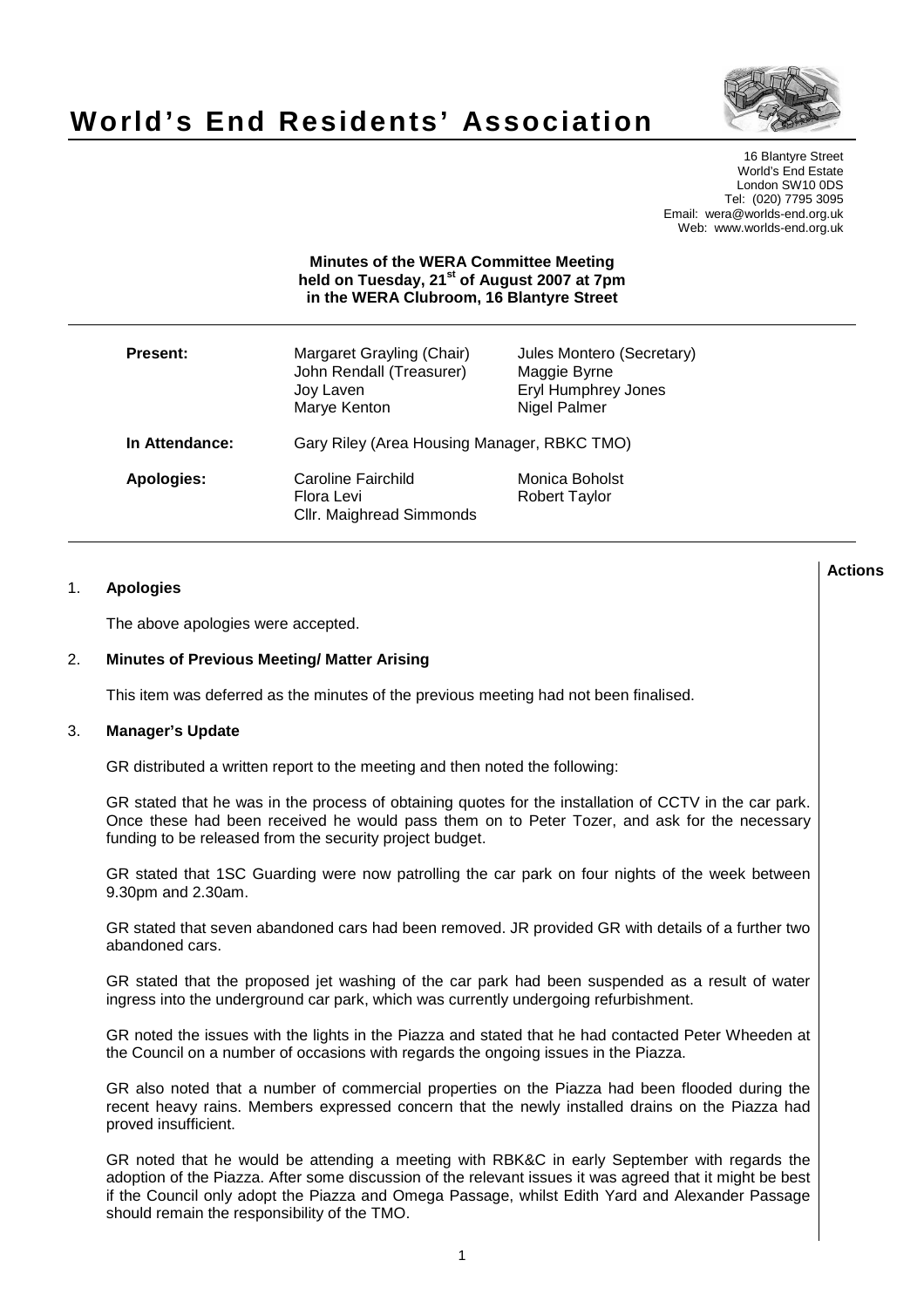GR stated that additional "no dogs" signs had been ordered and would be put up in the estate's gardens shortly. It was suggested that the TMO remind all residents that dogs were not permitted in the gardens.

GR stated that David Ward, Leasehold Officer for the estate, was holding a leaseholder surgery from the Blantyre Office on the evening of the third Wednesday of every month.

It was noted that motorbikes had been seen parked on the Piazza on several occasions.

#### 4. **Safer Neighbourhood's Update**

This item was deferred in Sgt. Otway's absence.

#### 5. **Flashpoint**

JM stated that he had been informed by Robert Rush that a planning application for the proposed extension to Flashpoint had been submitted. A planning notice for the works was expected shortly. It was agreed that the written comments and observations that the committee intended to send to Robert Rush with regards to the works would now be sent in response to the planning notice.

## 6. **Estate Security**

JM stated that Peter Tozer had contacted him prior to the summer break asking whether the Committee had reached any conclusions with regards the proposed security improvements and in particular the replacement of the current door entry system.

After some discussion, Committee members expressed support for:

- Refurbishment of the existing CCTV system and installation of additional cameras were necessary and that the new CCTV system should be manned/monitored at all times.
- That the TMO should investigate the use of a security patrol across the estate. It was noted that a resident had suggested the use of his employer (ISC). It was agreed this should be investigated further.

It was generally felt that any decision with regards the removal, refurbishment or upgrade of the door entry system should follow proper consultation with residents. An Open Meeting was suggested.

## 7. **Correspondence**

#### Flooding

JM noted that the RA had received a letter from the Council asking for the details of any properties affected by flooding during the heavy rains in July. It was noted that the following properties had been affected: Ashburnham Primary School, Chelsea Theatre, National Storage, the estate's boiler room, some flats/houses on the Chelsea embankment adjacent to the estate (next to/behind the "pen"), Lisboa Delicatessen, and the Newsagent and Hairdresser on the Piazza. JM would respond to the letter with these details.

#### Satisfaction Surveys

Satisfaction surveys for some of the recently completed major works had recently been dispatched to residents. It was noted that the relevant works had all been completed over 12 months earlier – the surveys were therefore going out to residents after the end of the guarantee period and after any snagging (if any) should have been carried out. Several members stated their intention to respond to the survey by indicating in the strongest possible terms that it was late, poorly drafted and invalid.

## Cavity Wall Insulation

Several members noted that copies of a letter regarding a survey to determine whether cavity wall insulation could be installed on the estate had been put up in a number of lift lobbies. The RA had not been formally notified of any survey and members indicated that they were unaware of the letter, the survey or the plan to install cavity insulation. GR stated that he was also unaware of the letter and survey and offered to investigate. GR

JM